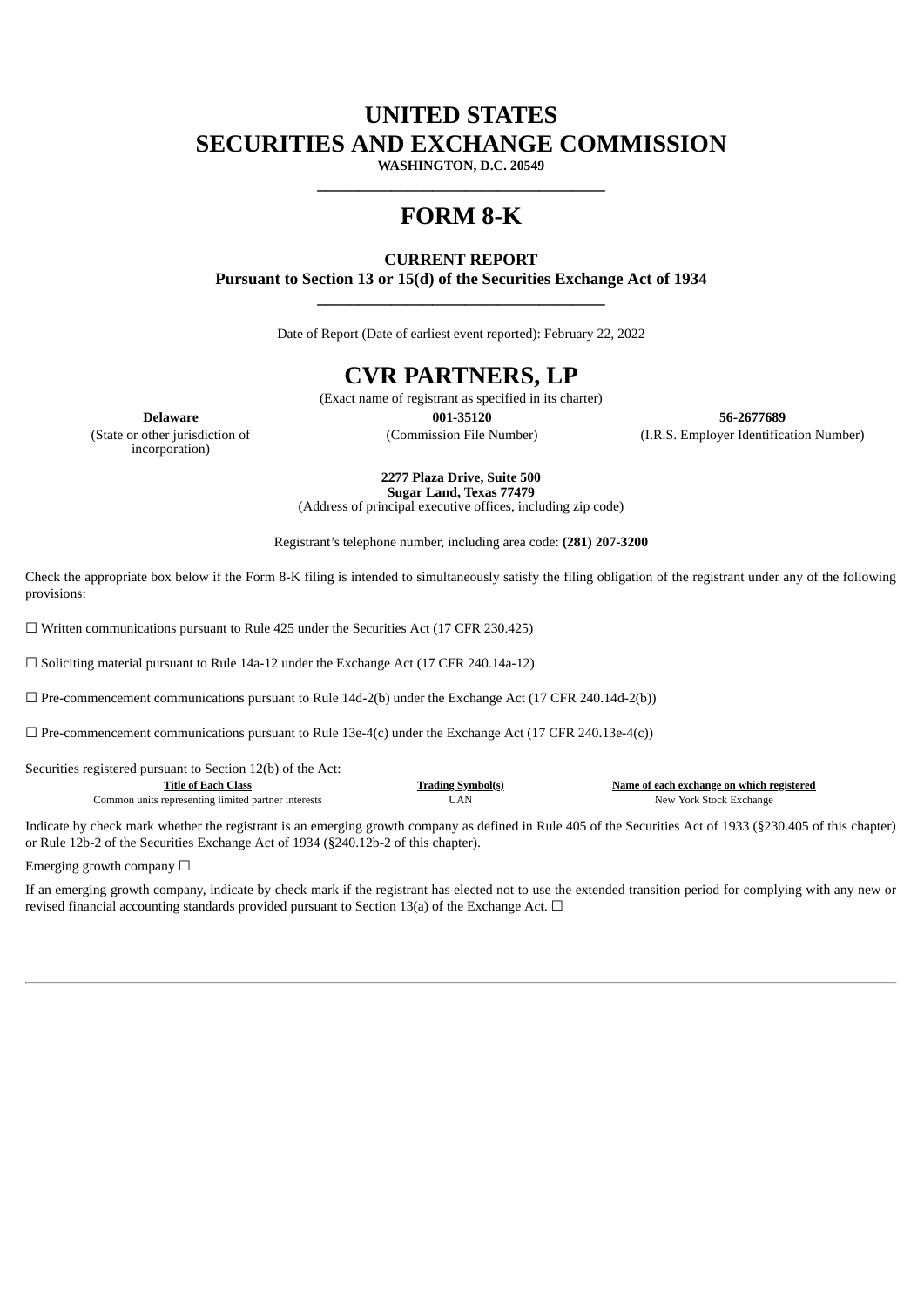#### **Item 2.02. Results of Operations and Financial Condition**

On February 22, 2022, CVR Partners, LP (the "Partnership") issued a press release announcing information regarding its results of operations and financial condition for the three months and year ended December 31, 2021, which is attached hereto as Exhibit 99.1 and is incorporated herein by reference.

The information in Items 2.02 and 7.01 of this Current Report on Form 8-K ("Current Report") and Exhibit 99.1 attached hereto is being "furnished" and shall not be deemed "filed" for purposes of Section 18 of the Securities Exchange Act of 1934, as amended (the "Exchange Act"), or otherwise subject to the liabilities of that Section, nor shall it be deemed incorporated by reference into any filing under the Securities Act of 1933, as amended, or the Exchange Act, unless specifically identified therein as being incorporated by reference. The furnishing of information in this Current Report (including Exhibit 99.1) is not intended to, and does not, constitute a determination or admission by the Partnership that the information in this Current Report is material or complete, or that investors should consider this information before making an investment decision with respect to any securities of the Partnership or its affiliates.

## **Item 7.01. Regulation FD Disclosure**

The information set forth under Item 2.02 is incorporated by reference as if fully set forth herein.

#### **Item 9.01. Financial Statements and Exhibits**

# **(d) Exhibits**

The following exhibit is being "furnished" as part of this Current Report on Form 8-K:

# **xhibit**

**umbaribit Description** 

99Press Release dated [February](#page-3-0) 2[2,](#page-3-0) [2021](#page-3-0)

10C4over Page Interactive Data File - the cover page XBRL tags are embedded within the Inline XBRL document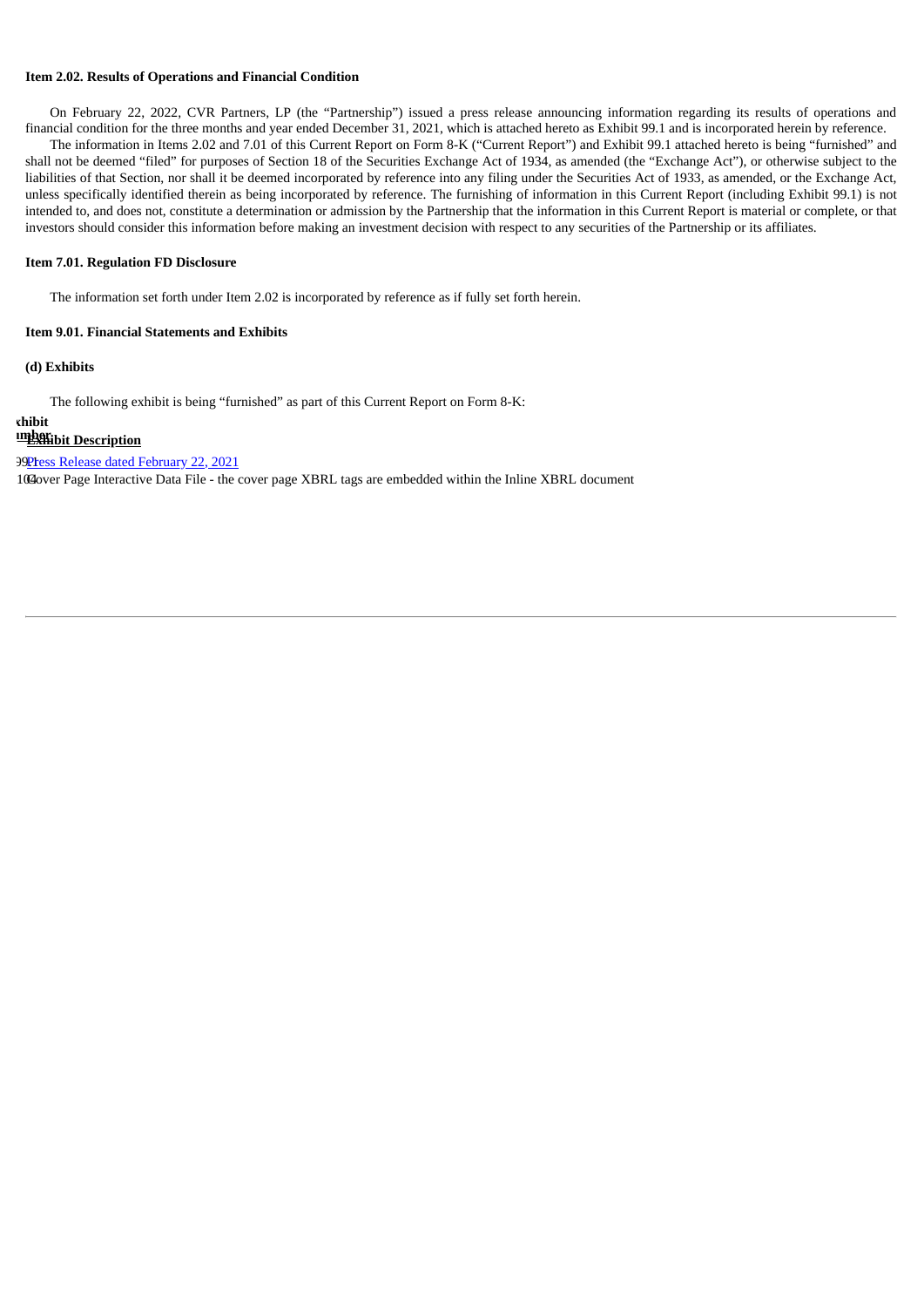# **SIGNATURES**

Pursuant to the requirements of the Securities Exchange Act of 1934, the registrant has duly caused this report to be signed on its behalf by the undersigned hereunto duly authorized.

Date: February 22, 2022

CVR Partners, LP By: CVR GP, LLC, its general partner

By: /s/ DANE J. NEUMANN

Dane J. Neumann Executive Vice President and Chief Financial Officer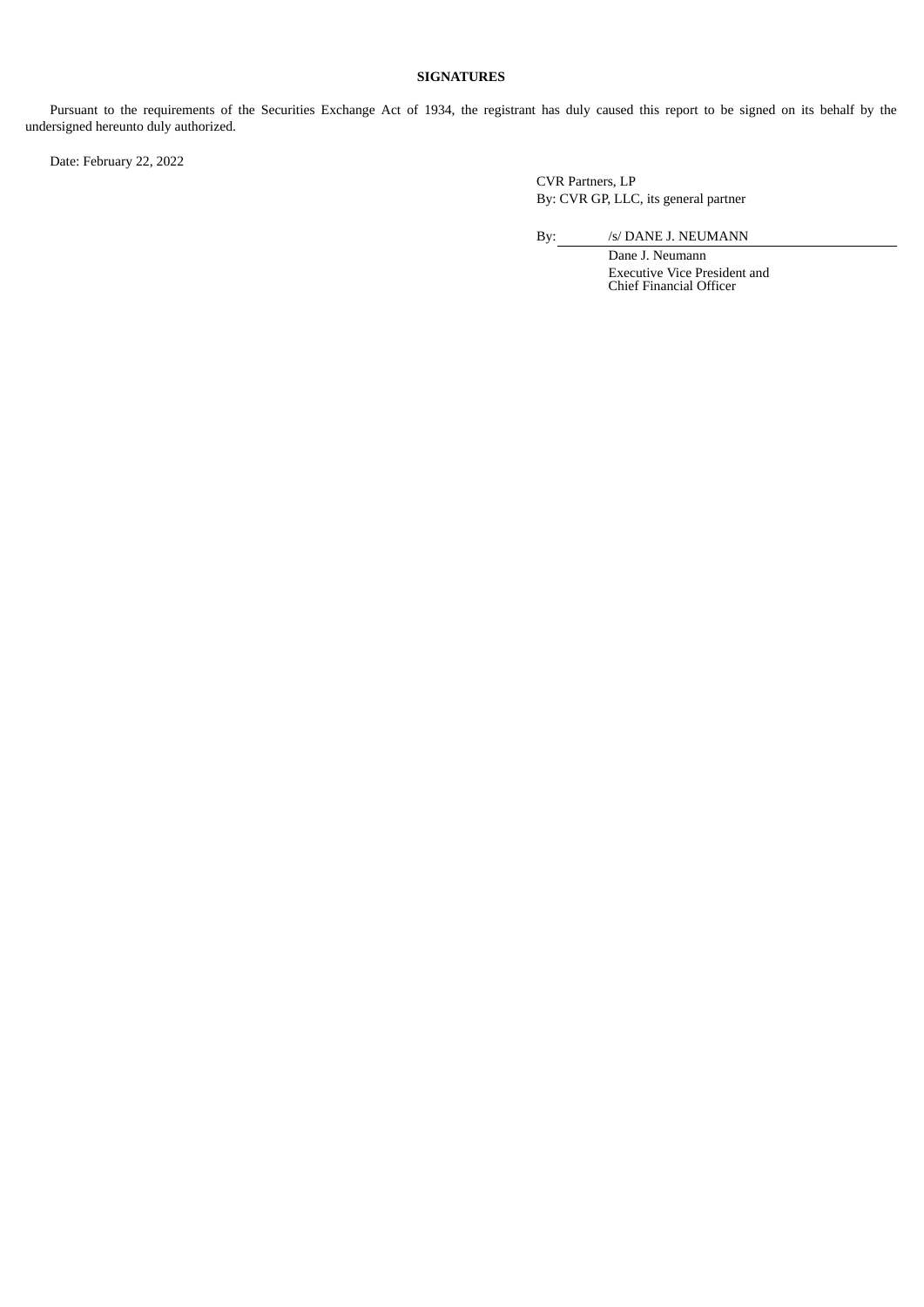

## **CVR Partners Reports Fourth Quarter and Full-Year 2021 Results and Announces a Cash Distribution of \$5.24**

- <span id="page-3-0"></span>*•* **Achieved a combined ammonia utilization rate of 92 percent across both fertilizer facilities for 2021.**
- Strengthened the balance sheet by reducing outstanding debt by \$95 million inclusive of the expected redemption of the remaining \$65 **million in 9.25% Senior Secured Notes on February 22, 2022.**
- Declared a fourth quarter 2021 cash distribution of \$5.24 per common unit, bringing the cumulative cash distributions declared for 2021 to **\$9.89 per common unit.**

**SUGAR LAND, Texas (February 22, 2022)** – CVR Partners, LP ("CVR Partners" or the "Partnership") (NYSE: UAN), a manufacturer of ammonia and urea ammonium nitrate ("UAN") solution fertilizer products, today announced net income of \$61 million, or \$5.76 per common unit, on net sales of \$189 million for the fourth quarter 2021, compared to a net loss of \$17 million, or \$1.53 per common unit, on net sales of \$90 million for the fourth quarter 2020. EBITDA was \$93 million for the fourth quarter of 2021 compared to \$18 million for the fourth quarter of 2020.

CVR Partners had net income of \$78 million, or \$7.31 per common unit, on net sales of \$533 million for full-year 2021, compared to a net loss of \$98 million, or \$8.77 per common unit, on net sales of \$350 million for full-year 2020. EBITDA for full-year 2021 was \$213 million compared to \$41 million for full-year 2020.

"CVR Partners achieved strong fourth quarter and full-year 2021 results, led by solid production and a combined ammonia utilization rate of 92 percent for the year," said Mark Pytosh, Chief Executive Officer of CVR Partners' general partner. "Product pricing continued to strengthen into the fourth quarter of 2021, and we expect the momentum to continue into the spring 2022 planting season. With grain prices near multi-year highs and crop inventory levels near multiyear lows, farmer economics remain very attractive.

"During the past 12 months and upon today's expected redemption of our 9.25% Senior Secured Notes due 2023, CVR Partners will have completed a refinancing of its outstanding debt, reducing the total by \$95 million," Pytosh said. "Combined, these actions are expected to reduce our annual interest expense by \$26 million and provide the Partnership greater flexibility going forward. We also are pleased to have declared distributions in each of the past three quarters, including today's announcement of a fourth quarter 2021 cash distribution of \$5.24 per common unit."

# *Consolidated Operations*

For the fourth quarter of 2021, CVR Partners' average realized gate prices for UAN improved by 150 percent to \$347 per ton and ammonia improved by 179 percent to \$745 per ton when compared to the fourth quarter of 2020. Average realized gate prices for UAN and ammonia were \$139 per ton and \$267 per ton, respectively, for the fourth quarter of 2020.

CVR Partners' fertilizer facilities produced a combined 197,000 tons of ammonia during the fourth quarter of 2021, of which 70,000 net tons were available for sale while the rest was upgraded to other fertilizer products, including 288,000 tons of UAN. During the fourth quarter of 2020, the fertilizer facilities produced a combined 220,000 tons of ammonia, of which 75,000 net tons were available for sale while the remainder was upgraded to other fertilizer products, including 335,000 tons of UAN.

For full-year 2021, the average realized gate price for UAN improved by 74 percent to \$264 per ton and ammonia improved 92 percent to \$544 per ton when compared to full-year 2020. Average realized gate prices for UAN and ammonia were \$152 per ton and \$284 per ton, respectively, for full-year 2020.

CVR Partners' fertilizer facilities produced a combined 807,000 tons of ammonia for full year 2021, of which 275,000 net tons were available for sale, while the rest was upgraded to other fertilizer products, including 1,208,000 tons of UAN. For full-year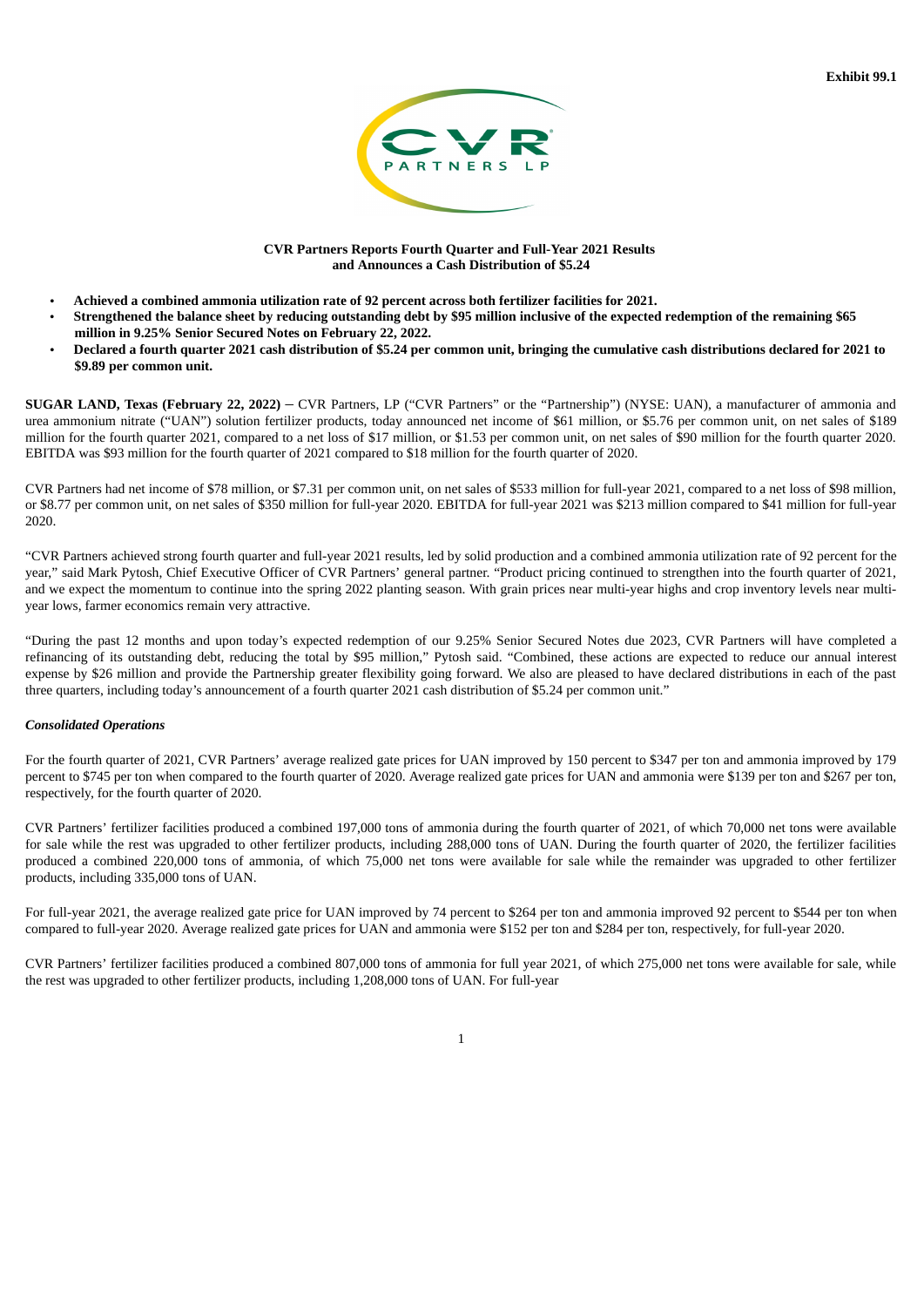2020, the fertilizer facilities produced a combined 852,000 tons of ammonia, of which 303,000 net tons were available for sale while the remainder was upgraded to other fertilizer products, including 1,303,000 tons of UAN.

## *Capital Structure*

During the year ended December 31, 2021, the Partnership repurchased 24,378 of its common units on the open market pursuant to a repurchase program (the "Unit Repurchase Program") approved by the board of directors of the Partnership's general partner (the "Board") and in accordance with a repurchase agreement under Rules 10b5-1 and 10b-18 of the Securities Exchange Act of 1934, as amended, at a cost of \$0.5 million, inclusive of transaction costs, or an average price of \$21.70 per common unit. During the year ended December 31, 2020, as adjusted to reflect the impact of the 1-for-10 reverse unit split of the Partnership's common units that was effective as of November 23, 2020, the Partnership repurchased 623,177 common units, respectively, at a cost of \$7.1 million, inclusive of transaction costs, or an average price of \$11.35 per common unit. As of December 31, 2021, the Partnership had \$12.4 million in authority remaining under the Unit Repurchase Program. This Unit Repurchase Program does not obligate the Partnership to acquire any common units and may be cancelled or terminated by the Board at any time.

On September 23, 2021, and December 22, 2021, the Partnership redeemed \$15 million and \$15 million, respectively, in aggregate principal amount of the outstanding 9.25% Senior Secured Notes due June 2023 (the "2023 UAN Notes") at par and settled accrued interest of approximately \$0.4 million and less than \$0.1 million, respectively, through the date of redemptions. On February 7, 2022, CVR Partners delivered a notice of full redemption for the remaining balance of its 2023 UAN Notes at a par redemption price, plus accrued and unpaid interest on the redeemed portion of the 2023 UAN Notes, to be redeemed today, February 22, 2022. As of February 7, 2022, there was outstanding an aggregate principal amount of \$65 million of the 2023 UAN Notes.

On September 30, 2021, the Partnership entered into a senior secured asset-based credit agreement with an aggregate principal amount of up to \$35.0 million with a maturity date of September 30, 2024 (the "ABL Credit Facility") and terminated its \$35.0 million ABL Credit Agreement, dated as of September 30, 2016, as amended (the "2016 ABL Credit Agreement"). The ABL Credit Facility has substantially similar terms as the 2016 ABL Credit Agreement. The proceeds of the ABL Credit Facility may be used to fund working capital, capital expenditures and for other general corporate purposes.

#### *Distributions*

CVR Partners also announced that the Board declared a fourth quarter 2021 cash distribution of \$5.24 per common unit, which will be paid on March 14, 2022, to common unitholders of record as of March 7, 2022.

CVR Partners is a variable distribution master limited partnership. As a result, its distributions, if any, will vary from quarter to quarter due to several factors, including, but not limited to, its operating performance, fluctuations in the prices received for its finished products, maintenance capital expenditures, use of cash and cash reserves deemed necessary or appropriate by the Board.

## *Fourth Quarter 2021 Earnings Conference Call*

CVR Partners previously announced that it will host its fourth quarter and full-year 2021 Earnings Conference Call on Tuesday, February 22, at 11 a.m. Eastern. This Earnings Conference Call may also include discussion of the Partnership's developments, forward-looking information and other material information about business and financial matters.

The fourth quarter and full-year 2021 Earnings Conference Call will be webcast live and can be accessed on the Investor Relations section of CVR Partners' website at www.CVRPartners.com. For investors or analysts who want to participate during the call, the dial-in number is (877) 407-8029. The webcast will be archived and available for 14 days at https://edge.media-server.com/mmc/p/7g7vfeov. A repeat of the call can be accessed for 14 days by dialing (877) 660-6853, conference ID 13726853.

## **Qualified Notice**

This release serves as a qualified notice to nominees and brokers as provided for under Treasury Regulation Section 1.1446-4(b). Please note that 100 percent of CVR Partners' distributions to foreign investors are attributable to income that is effectively connected with a United States trade or business. Accordingly, CVR Partners' distributions to foreign investors are subject to federal income tax withholding at the highest effective tax rate.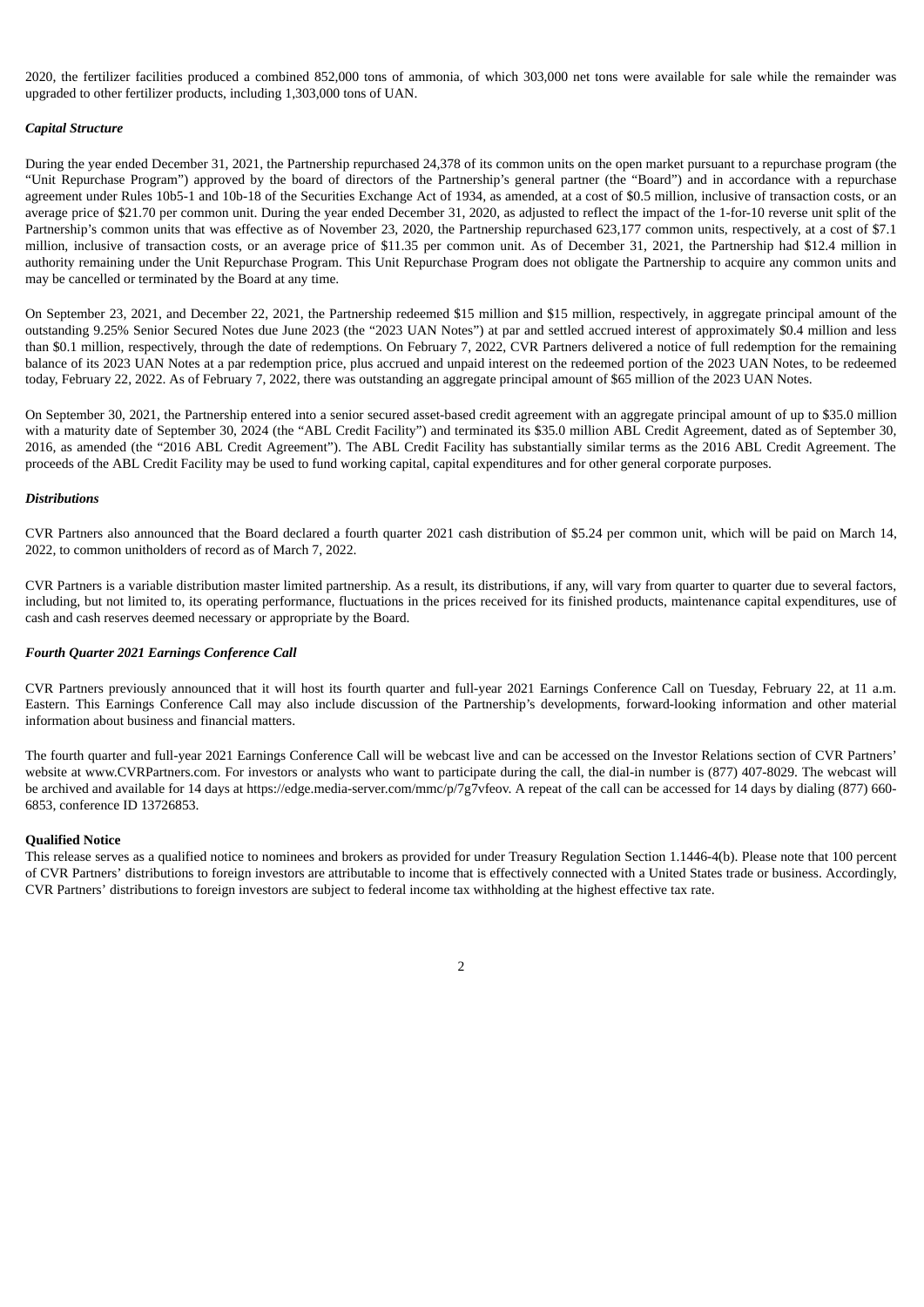#### **Forward-Looking Statements**

This news release contains forward-looking statements. Statements concerning current estimates, expectations and projections about future results, performance, prospects, opportunities, plans, actions and events and other statements, concerns, or matters that are not historical facts are "forward-looking statements," as that term is defined under the federal securities laws. These forward-looking statements include, but are not limited to, statements regarding future: continued safe and reliable operations; impacts of COVID-19 and any variants thereof, including the duration thereof; utilization and production rates; unitholder value; strength of our balance sheet; reduction of outstanding debt, including through redemption of outstanding notes, and the impact thereof on interest expense and Partnership flexibility; distributions, including the timing, payment and amount (if any) thereof; nitrogen fertilizer pricing; grain prices; crop inventory levels; farmer economics; ammonia and UAN pricing, including improvement thereof; ability to upgrade ammonia to other fertilizer products; purchases under the Unit Repurchase Program (if any), including the timing, pricing and amount thereof; use of funds under the ABL Credit Facility; direct operating expenses; capital expenditures; depreciation and amortization; turnaround expense and timing; inventories and adjustments thereto; other matters. You can generally identify forward-looking statements by our use of forward-looking terminology such as "outlook," "anticipate," "believe," "continue," "could," "estimate," "expect," "explore," "evaluate," "intend," "may," "might," "plan," "potential," "predict," "seek," "should," or "will," or the negative thereof or other variations thereon or comparable terminology. These forward-looking statements are only predictions and involve known and unknown risks and uncertainties, many of which are beyond our control. Investors are cautioned that various factors may affect these forward-looking statements, including (among others) the health and economic effects of COVID-19 and any variants thereof, the rate of any economic improvement, impacts of the planting season on our business, general economic and business conditions and other risks. For additional discussion of risk factors which may affect our results, please see the risk factors and other disclosures included in our most recent Annual Report on Form 10-K, any subsequently filed Quarterly Reports on Form 10-Q and our other Securities and Exchange Commission ("SEC") filings. These and other risks may cause our actual results, performance or achievements to differ materially from any future results, performance or achievements expressed or implied by these forward-looking statements. Given these risks and uncertainties, you are cautioned not to place undue reliance on such forward-looking statements. The forward-looking statements included in this news release are made only as of the date hereof. CVR Partners disclaims any intention or obligation to update publicly or revise its forward-looking statements, whether as a result of new information, future events or otherwise, except to the extent required by law.

#### **About CVR Partners, LP**

Headquartered in Sugar Land, Texas, CVR Partners, LP is a Delaware limited partnership focused on the production, marketing and distribution of nitrogen fertilizer products. It primarily produces urea ammonium nitrate (UAN) and ammonia, which are predominantly used by farmers to improve the yield and quality of their crops. CVR Partners' Coffeyville, Kansas, nitrogen fertilizer manufacturing facility includes a 1,300 ton-per-day ammonia unit, a 3,000 tonper-day UAN unit and a dual-train gasifier complex having a capacity of 89 million standard cubic feet per day of hydrogen. CVR Partners' East Dubuque, Illinois, nitrogen fertilizer manufacturing facility includes a 1,075 ton-per-day ammonia unit and a 1,100 ton-per-day UAN unit.

Investors and others should note that CVR Partners may announce material information using SEC filings, press releases, public conference calls, webcasts, and the Investor Relations page of its website. CVR Partners may use these channels to distribute material information about the Partnership and to communicate important information about the Partnership, corporate initiatives and other matters. Information that CVR Partners posts on its website could be deemed material; therefore, CVR Partners encourages investors, the media, its customers, business partners and others interested in the Partnership to review the information posted on its website.

For further information, please contact:

## **Investor Relations:**

Richard Roberts CVR Partners, LP (281) 207-3205 InvestorRelations@CVRPartners.com

## **Media Relations:**

Brandee Stephens CVR Partners, LP (281) 207-3516 MediaRelations@CVRPartners.com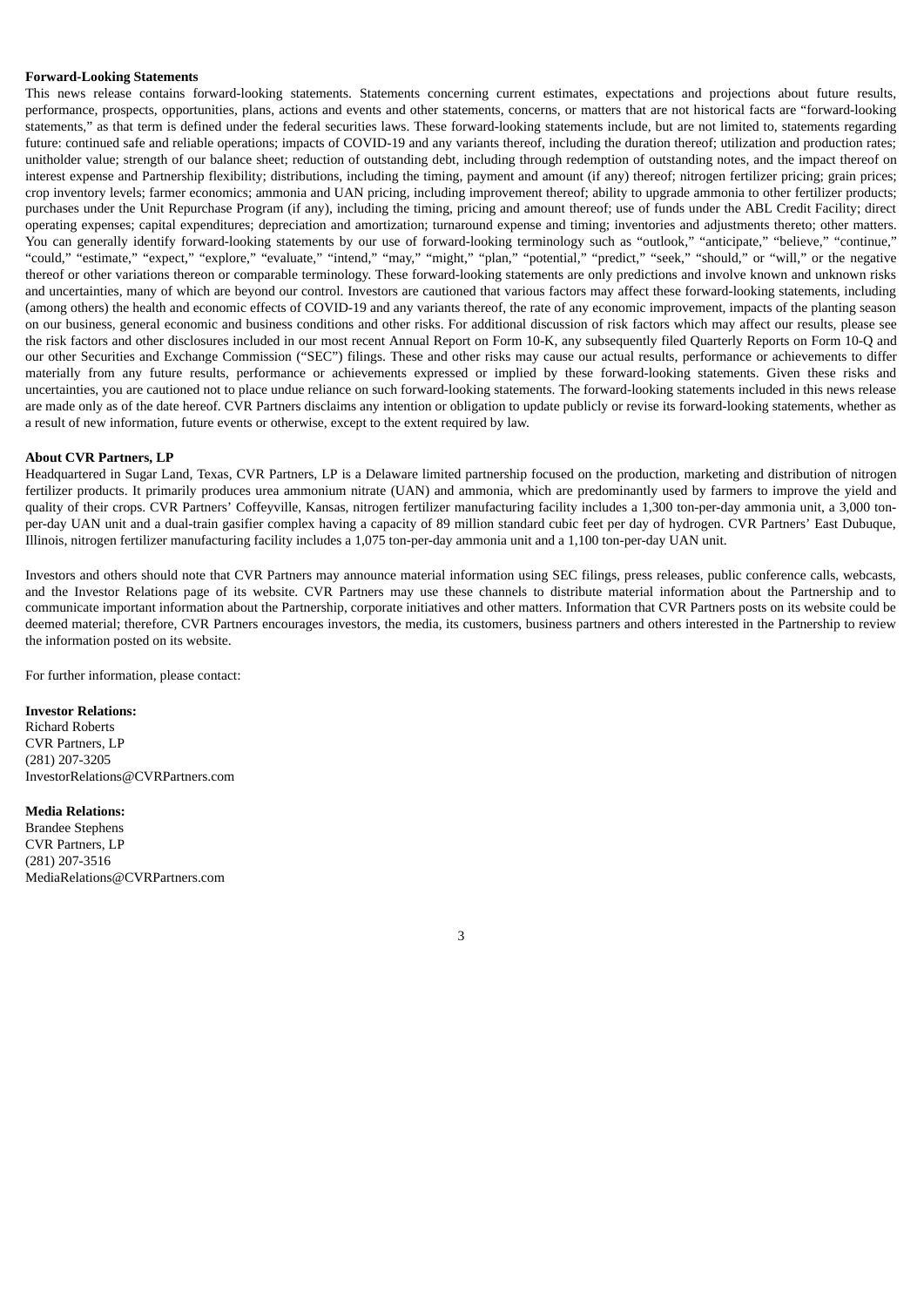#### **Non-GAAP Measures**

Our management uses certain non-GAAP performance measures, and reconciliations to those measures, to evaluate current and past performance and prospects for the future to supplement our GAAP financial information presented in accordance with U.S. GAAP. These non-GAAP financial measures are important factors in assessing our operating results and profitability and include the performance and liquidity measures defined below.

Beginning with the second quarter of 2021, management began reporting Adjusted EBITDA, as defined below. We believe the presentation of this non-GAAP measure is meaningful to compare our operating results between periods and peer companies. All prior periods presented have been conformed to the definition below. The following are non-GAAP measures we present for the year ended December 31, 2021:

*EBITDA* - Net income (loss) before (i) interest expense, net, (ii) income tax expense (benefit) and (iii) depreciation and amortization expense.

*Adjusted EBITDA* - EBITDA adjusted for certain significant non-cash items and items that management believes are not attributable to or indicative of our on-going operations or that may obscure our underlying results and trends.

Reconciliation of Net Cash Provided By Operating Activities to EBITDA and Adjusted EBITDA - Net cash provided by operating activities reduced by (i) interest expense, net, (ii) income tax expense (benefit), (iii) change in working capital, and (iv) other non-cash adjustments.

*Available Cash for Distribution* - EBITDA for the quarter excluding non-cash income or expense items (if any), for which adjustment is deemed necessary or appropriate by the board of directors (the "Board") of our general partner in its sole discretion, less (i) reserves for maintenance capital expenditures, debt service and other contractual obligations, and (ii) reserves for future operating or capital needs (if any), in each case, that the Board deems necessary or appropriate in its sole discretion. Available cash for distribution may be increased by the release of previously established cash reserves, if any, and other excess cash, at the discretion of the Board.

We present these measures because we believe they may help investors, analysts, lenders, and ratings agencies analyze our results of operations and liquidity in conjunction with our U.S. GAAP results, including, but not limited to, our operating performance as compared to other publicly traded companies in the fertilizer industry, without regard to historical cost basis or financing methods, and our ability to incur and service debt and fund capital expenditures. Non-GAAP measures have important limitations as analytical tools, because they exclude some, but not all, items that affect net earnings and operating income. These measures should not be considered substitutes for their most directly comparable U.S. GAAP financial measures. Refer to the "*Non-GAAP Reconciliations*" included herein for reconciliation of these amounts. Due to rounding, numbers presented within this section may not add or equal to numbers or totals presented elsewhere within this document.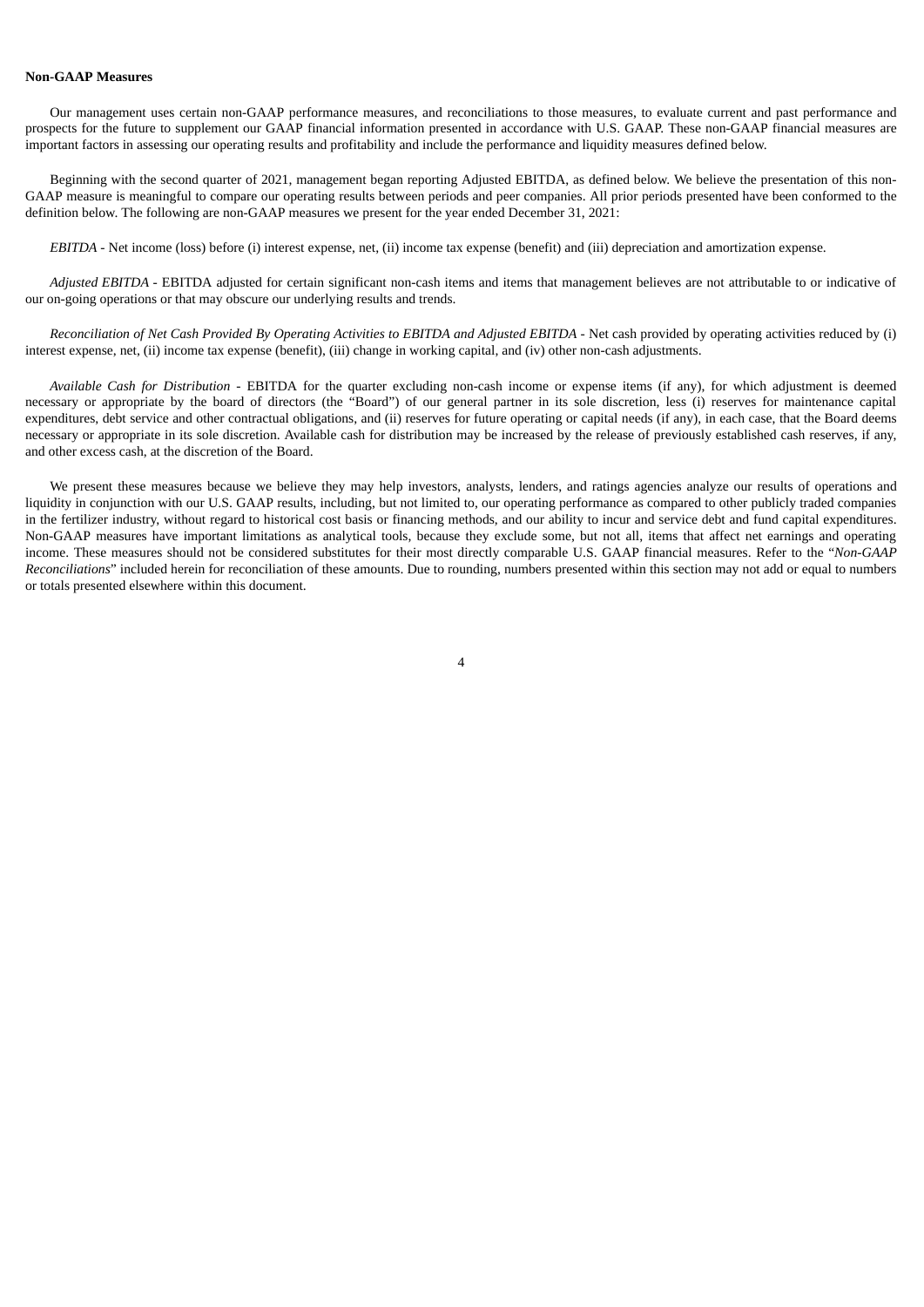## **Factors Affecting Comparability of Our Financial Results**

Our historical results of operations for the periods presented may not be comparable with prior periods or to our results of operations in the future for the reasons discussed below.

#### *Major Scheduled Turnaround Activities*

*Coffeyville Facility* - The next planned turnaround at the Coffeyville Facility is expected to commence in the summer of 2022. Additionally, the Coffeyville Facility had planned downtime which was completed during the fourth quarter of 2021 at a cost of \$2.0 million. For the year ended December 31, 2021, we also incurred turnaround expense of \$0.3 million, related to planning for the Coffeyville Facility's expected turnaround in the summer of 2022.

*East Dubuque Facility* - The next planned turnaround at the East Dubuque Facility is expected to occur in the summer of 2022. For the year ended December 31, 2021, we incurred turnaround expense of \$0.6 million, related to planning for the East Dubuque Facility's expected turnaround in the summer of 2022.

#### *Goodwill Impairment*

As a result of lower expectations for market conditions in the fertilizer industry during 2020, the market performance of the Partnership's common units, a qualitative analysis, and additional risks associated with the business, the Partnership performed an interim quantitative impairment assessment of goodwill for the Coffeyville Facility reporting unit as of June 30, 2020. The results of the impairment test indicated the carrying amount of this reporting unit exceeded the estimated fair value, and a full, non-cash impairment charge of \$41.0 million was required.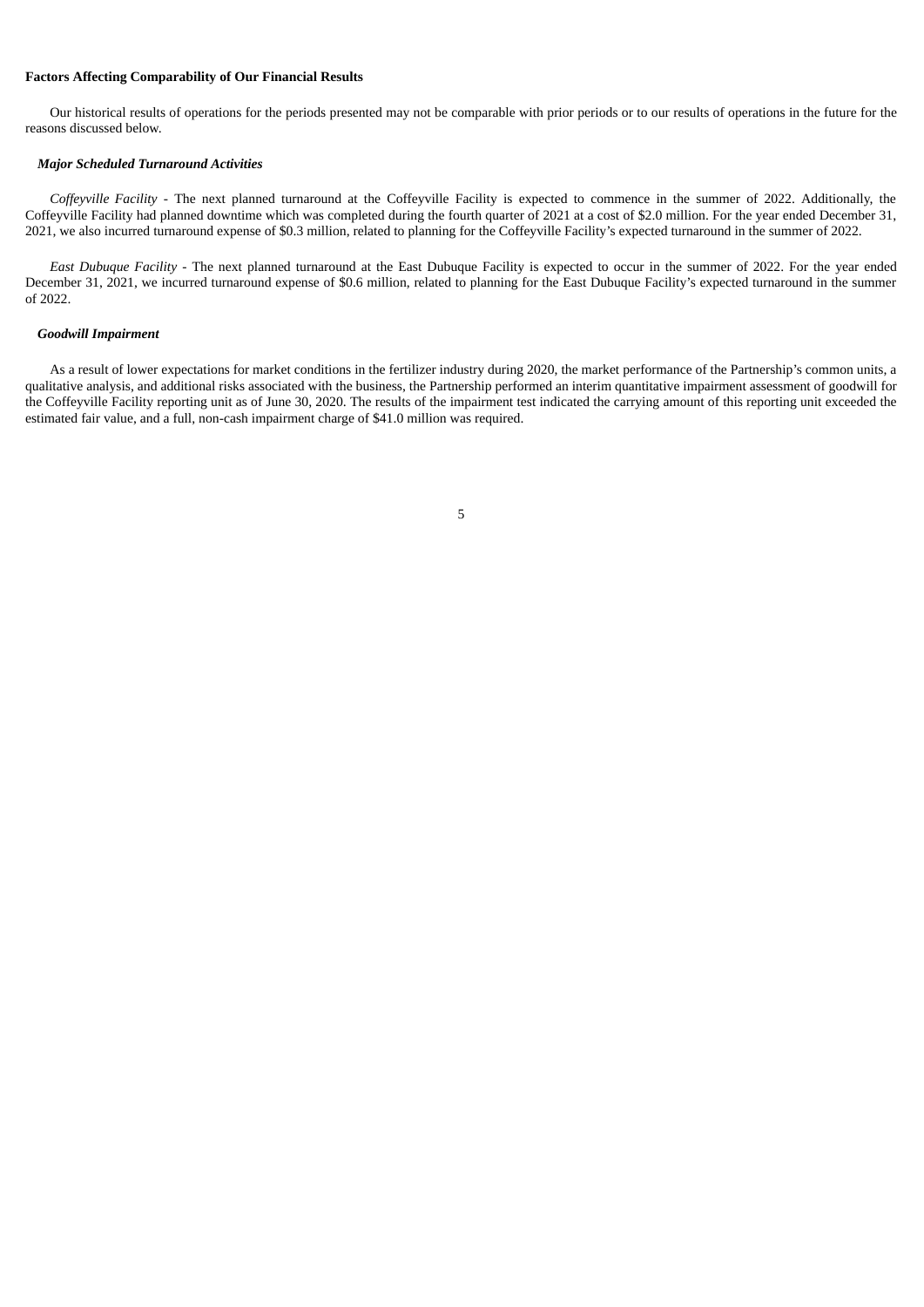#### **CVR Partners, LP** (unaudited)

# **Consolidated Statement of Operations Data**

|                                                                        | <b>Three Months Ended</b><br>December 31. |     |             |                  | <b>Year Ended</b><br>December 31. |           |
|------------------------------------------------------------------------|-------------------------------------------|-----|-------------|------------------|-----------------------------------|-----------|
| (in thousands, except per unit data)                                   | 2021                                      |     | 2020        | 2021             |                                   | 2020      |
| Net sales $(1)$                                                        | 188,921                                   | \$  | 90,299      | \$<br>532,581 \$ |                                   | 349,953   |
| Operating costs and expenses:                                          |                                           |     |             |                  |                                   |           |
| Cost of materials and other                                            | 28,371                                    |     | 23,442      | 98,345           |                                   | 91,117    |
| Direct operating expenses (exclusive of depreciation and amortization) | 60,088                                    |     | 44,230      | 198,714          |                                   | 157,916   |
| Depreciation and amortization                                          | 20,833                                    |     | 19,080      | 73,480           |                                   | 76,077    |
| <b>Cost of sales</b>                                                   | 109,292                                   |     | 86,752      | 370,539          |                                   | 325,110   |
| Selling, general and administrative expenses                           | 7,303                                     |     | 4,135       | 26,615           |                                   | 18,174    |
| Loss on asset disposal                                                 | 472                                       |     | 463         | 948              |                                   | 582       |
| Goodwill impairment                                                    |                                           |     |             |                  |                                   | 40,969    |
| <b>Operating income (loss)</b>                                         | 71,854                                    |     | (1,051)     | 134,479          |                                   | (34, 882) |
| Other income (expense):                                                |                                           |     |             |                  |                                   |           |
| Interest expense, net                                                  | (10, 414)                                 |     | (15, 877)   | (60, 978)        |                                   | (63, 428) |
| Other income, net                                                      | 87                                        |     | 37          | 4,711            |                                   | 159       |
| Income (loss) before income tax expense                                | 61,527                                    |     | (16, 891)   | 78,212           |                                   | (98, 151) |
| Income tax expense (benefit)                                           | 37                                        |     | (9)         | 57               |                                   | 30        |
| Net income (loss)                                                      | 61,490                                    | \$  | (16, 882)   | \$<br>78,155     | \$                                | (98, 181) |
| Basic and diluted earnings (loss) per common unit                      | \$<br>5.76                                | S.  | $(1.53)$ \$ | $7.31\quad$      |                                   | (8.77)    |
| Distributions declared per common unit                                 | 2.93                                      |     |             | 4.65             |                                   |           |
| EBITDA*                                                                | \$<br>92,774                              | -\$ | 18,066 \$   | 212,670 \$       |                                   | 41,354    |
| Adjusted EBITDA*                                                       | 92,774                                    |     | 18,066      | 212,670          |                                   | 82,323    |
| Available cash for distribution <sup>*</sup>                           | 55,956                                    |     |             | 96,557           |                                   | (11,795)  |
| Weighted-average common units outstanding:                             |                                           |     |             |                  |                                   |           |
| <b>Basic and Diluted</b>                                               | 10,681                                    |     | 10,706      | 10,685           |                                   | 10,706    |

\* See "Non-GAAP Reconciliations" section below.

| (1) Below are the components of net sales: |  |                                           |        |                            |         |
|--------------------------------------------|--|-------------------------------------------|--------|----------------------------|---------|
|                                            |  | <b>Three Months Ended</b><br>December 31. |        | Year Ended<br>December 31. |         |
| (in thousands)                             |  | 2021                                      | 2020   | 2021                       | 2020    |
| Components of net sales:                   |  |                                           |        |                            |         |
| Fertilizer sales                           |  | 179,00\$                                  | 78.799 | 490,909                    | 306,490 |
| Freight in revenue                         |  | 7,186                                     | 9,098  | 31,419                     | 33,329  |
| Other                                      |  | 2,732                                     | 2.409  | 10.262                     | 10,134  |
| <b>Total net sales</b>                     |  | 188,92%                                   | 90,299 | 532,581                    | 349,953 |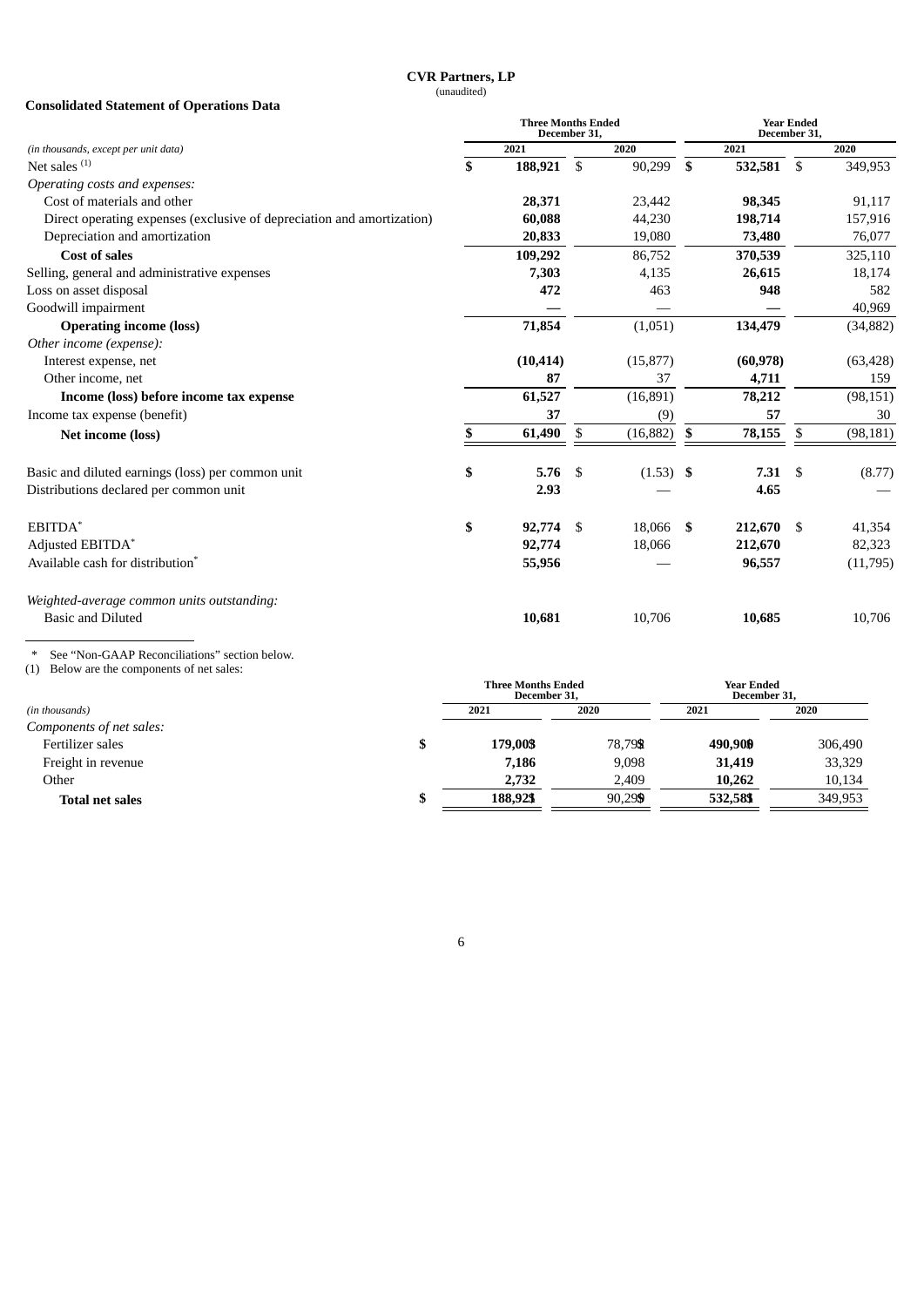| <b>Selected Balance Sheet Data</b>    |                          |           |  |                          |
|---------------------------------------|--------------------------|-----------|--|--------------------------|
| (in thousands)                        | <b>December 31, 2021</b> |           |  | <b>December 31, 2020</b> |
| Cash and cash equivalents             |                          | 112,516   |  | 30,559                   |
| Working capital                       |                          | 100,385   |  | 41,873                   |
| Total assets                          |                          | 1,127,058 |  | 1,032,880                |
| Total debt, including current portion |                          | 610,642   |  | 636,182                  |
| Total liabilities                     |                          | 784,860   |  | 718.639                  |
| Total partners' capital               |                          | 342,198   |  | 314.241                  |

## **Selected Cash Flow Data**

|                                                      |  | <b>Three Months Ended</b><br>December 31. | <b>Year Ended</b><br>December 31. |              |      |           |      |           |
|------------------------------------------------------|--|-------------------------------------------|-----------------------------------|--------------|------|-----------|------|-----------|
| (in thousands)                                       |  | 2021                                      | 2020                              |              | 2021 |           | 2020 |           |
| Net cash flows provided by (used in):                |  |                                           |                                   |              |      |           |      |           |
| Operating activities                                 |  | 68,458                                    |                                   | $(9,477)$ \$ |      | 188,725   |      | 19.740    |
| Investing activities                                 |  | (10, 136)                                 |                                   | (3, 424)     |      | (20, 342) |      | (18, 550) |
| <b>Financing activities</b>                          |  | (46, 474)                                 |                                   | (4, 825)     |      | (86, 426) |      | (7,625)   |
| Net increase (decrease) in cash and cash equivalents |  | 11,848                                    |                                   | (17, 726)    |      | 81,957    |      | (6, 435)  |

# **Capital Expenditures**

|                                   |  | <b>Three Months Ended</b><br>December 31, |  | Year Ended<br>December 31, |  |        |  |        |  |
|-----------------------------------|--|-------------------------------------------|--|----------------------------|--|--------|--|--------|--|
| (in thousands)                    |  | 2021                                      |  | 2020                       |  | 2021   |  | 2020   |  |
| Maintenance                       |  | 8,803                                     |  | 2,206                      |  | 16,226 |  | 11,651 |  |
| Growth                            |  | 3,356                                     |  | 462                        |  | 9,460  |  | 4.780  |  |
| <b>Total capital expenditures</b> |  | 12,159                                    |  | 2,668                      |  | 25,686 |  | 16,431 |  |

## **Key Operating Data**

#### *Ammonia Utilization* **(1)**

|                                   |      | <b>Three Months Ended</b><br>December 31. |                                                  |      | Year Ended<br>December 31. |      |      |  |
|-----------------------------------|------|-------------------------------------------|--------------------------------------------------|------|----------------------------|------|------|--|
| (percent of capacity utilization) | 2021 |                                           | 2020                                             |      | 2021                       |      | 2020 |  |
| 7.7.7<br>consolidated             | 90   | %                                         | 101<br>$\sim$ $\sim$ $\sim$ $\sim$ $\sim$ $\sim$ | $\%$ | $\mathbf{a}$<br>ےں         | $\%$ | 98   |  |

(1) Reflects our ammonia utilization rates on a consolidated basis and at each of our facilities. Utilization is an important measure used by management to assess operational output at each of the Partnership's facilities. Utilization is calculated as actual tons produced divided by capacity. We present our utilization on a two-year rolling average to take into account the impact of our current turnaround cycles on any specific period. The two-year rolling average is a more useful presentation of the long-term utilization performance of our plants. Additionally, we present utilization solely on ammonia production rather than each nitrogen product as it provides a comparative baseline against industry peers and eliminates the disparity of plant configurations for upgrade of ammonia into other nitrogen products. With our efforts being primarily focused on ammonia upgrade capabilities, this measure provides a meaningful view of how well we operate.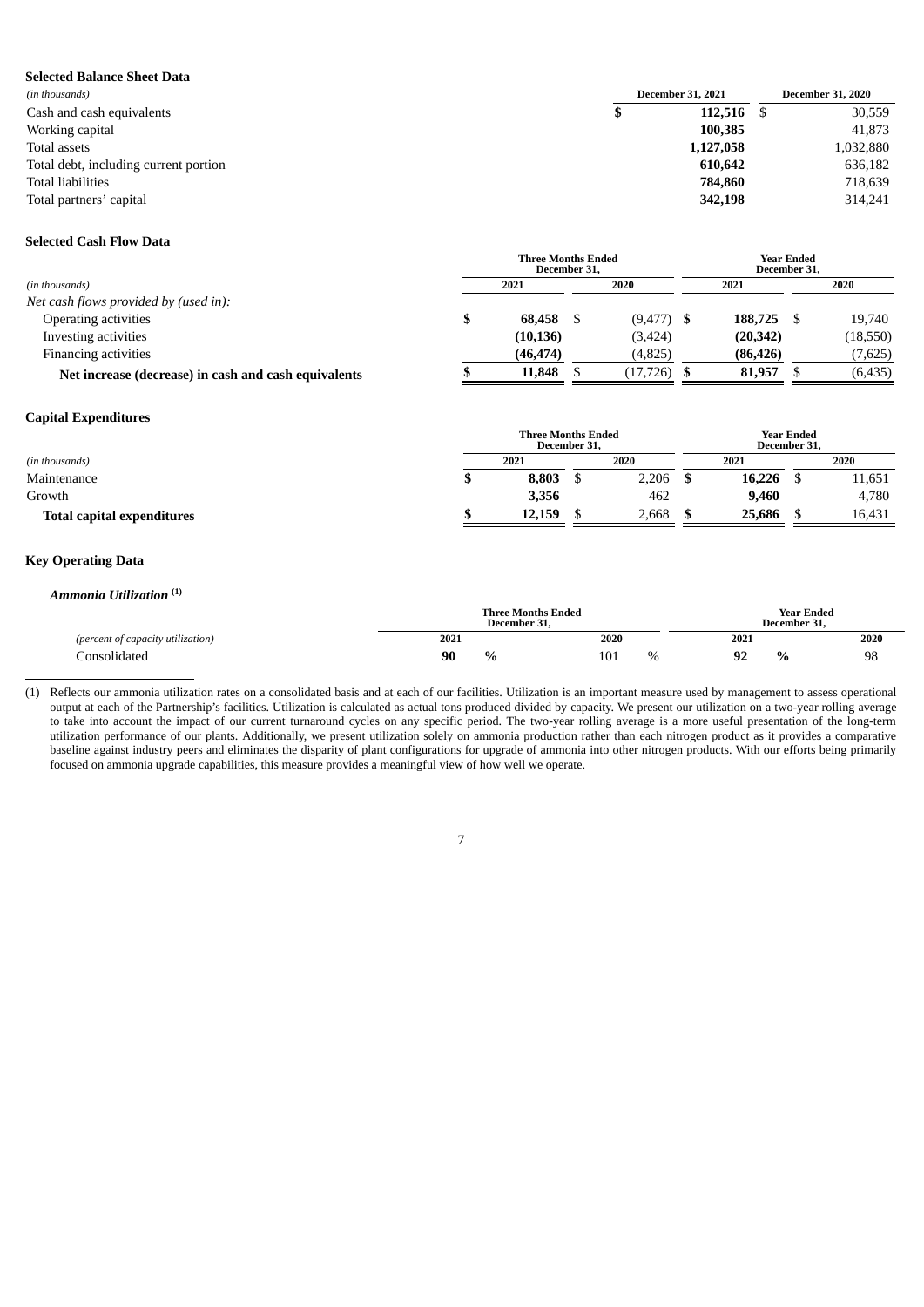# *Sales and Production Data*

|                                                                                            | <b>Three Months Ended</b><br>December 31. |           |    |           |    |            |    |            |
|--------------------------------------------------------------------------------------------|-------------------------------------------|-----------|----|-----------|----|------------|----|------------|
|                                                                                            |                                           | 2021      |    | 2020      |    | 2021       |    | 2020       |
| Consolidated sales (thousand tons):                                                        |                                           |           |    |           |    |            |    |            |
| Ammonia                                                                                    |                                           | 105       |    | 114       |    | 269        |    | 332        |
| <b>UAN</b>                                                                                 |                                           | 265       |    | 325       |    | 1,196      |    | 1,312      |
| Consolidated product pricing at gate (dollars per<br>ton): $(1)$                           |                                           |           |    |           |    |            |    |            |
| Ammonia                                                                                    | \$                                        | 745       | \$ | 267       | \$ | 544        | \$ | 284        |
| <b>UAN</b>                                                                                 |                                           | 347       |    | 139       |    | 264        |    | 152        |
| Consolidated production volume (thousand tons):                                            |                                           |           |    |           |    |            |    |            |
| Ammonia (gross produced) <sup>(2)</sup><br>Ammonia (net available for sale) <sup>(2)</sup> |                                           | 197<br>70 |    | 220<br>75 |    | 807<br>275 |    | 852<br>303 |
| <b>UAN</b>                                                                                 |                                           | 288       |    | 335       |    |            |    |            |
|                                                                                            |                                           |           |    |           |    | 1,208      |    | 1,303      |
| Feedstock:                                                                                 |                                           |           |    |           |    |            |    |            |
| Petroleum coke used in production (thousand                                                |                                           | 124       |    | 131       |    | 514        |    | 523        |
| tons)<br>Petroleum coke used in production (dollars per                                    |                                           |           |    |           |    |            |    |            |
| ton)                                                                                       | \$                                        | 47.96     | \$ | 30.65     | \$ | 44.69      | \$ | 35.25      |
| Natural gas used in production <i>(thousands of</i>                                        |                                           |           |    |           |    |            |    |            |
| $MMBtus$ <sup>(3)</sup>                                                                    |                                           | 1,970     |    | 2,203     |    | 8,049      |    | 8,611      |
| Natural gas used in production (dollars per<br>$MMBtu$ <sup>(3)</sup>                      | \$                                        | 5.43      | \$ | 2.77      | \$ | 3.95       | \$ | 2.31       |
| Natural gas in cost of materials and other<br>(thousands of MMBtus) $^{(3)}$               |                                           | 2,412     |    | 2,689     |    | 7,848      |    | 9,349      |
| Natural gas in cost of materials and other (dollars<br>per MMBtu) <sup>(3)</sup>           | \$                                        | 5.10      | \$ | 2.59      | \$ | 3.83       | \$ | 2.35       |

(1) Product pricing at gate represents sales less freight revenue divided by product sales volume in tons and is shown in order to provide a pricing measure that is comparable across the fertilizer industry.

(2) Gross tons produced for ammonia represent total ammonia produced, including ammonia produced that was upgraded into other fertilizer products. Net tons available for sale represent ammonia available for sale that was not upgraded into other fertilizer products.

(3) The feedstock natural gas shown above does not include natural gas used for fuel. The cost of fuel natural gas is included in direct operating expense.

## *Key Market Indicators*

|                                                    | December 31. | Three Months Ended | <b>Year Ended</b><br>December 31. |  |      |      |      |  |
|----------------------------------------------------|--------------|--------------------|-----------------------------------|--|------|------|------|--|
|                                                    | 2021         |                    | 2020                              |  | 2021 | 2020 |      |  |
| Ammonia — Southern plains <i>(dollars per ton)</i> | 1,090        |                    | 256                               |  | 681  |      | 251  |  |
| Ammonia — Corn belt (dollars per ton)              | 1,199        |                    | 340                               |  | 746  |      | 337  |  |
| $UAN$ — Corn belt <i>(dollars per ton)</i>         | 583          |                    | 163                               |  | 384  |      | 168  |  |
| Natural gas NYMEX (dollars per MMBtu)              | 4.84         |                    | 2.76                              |  | 3.73 |      | 2.13 |  |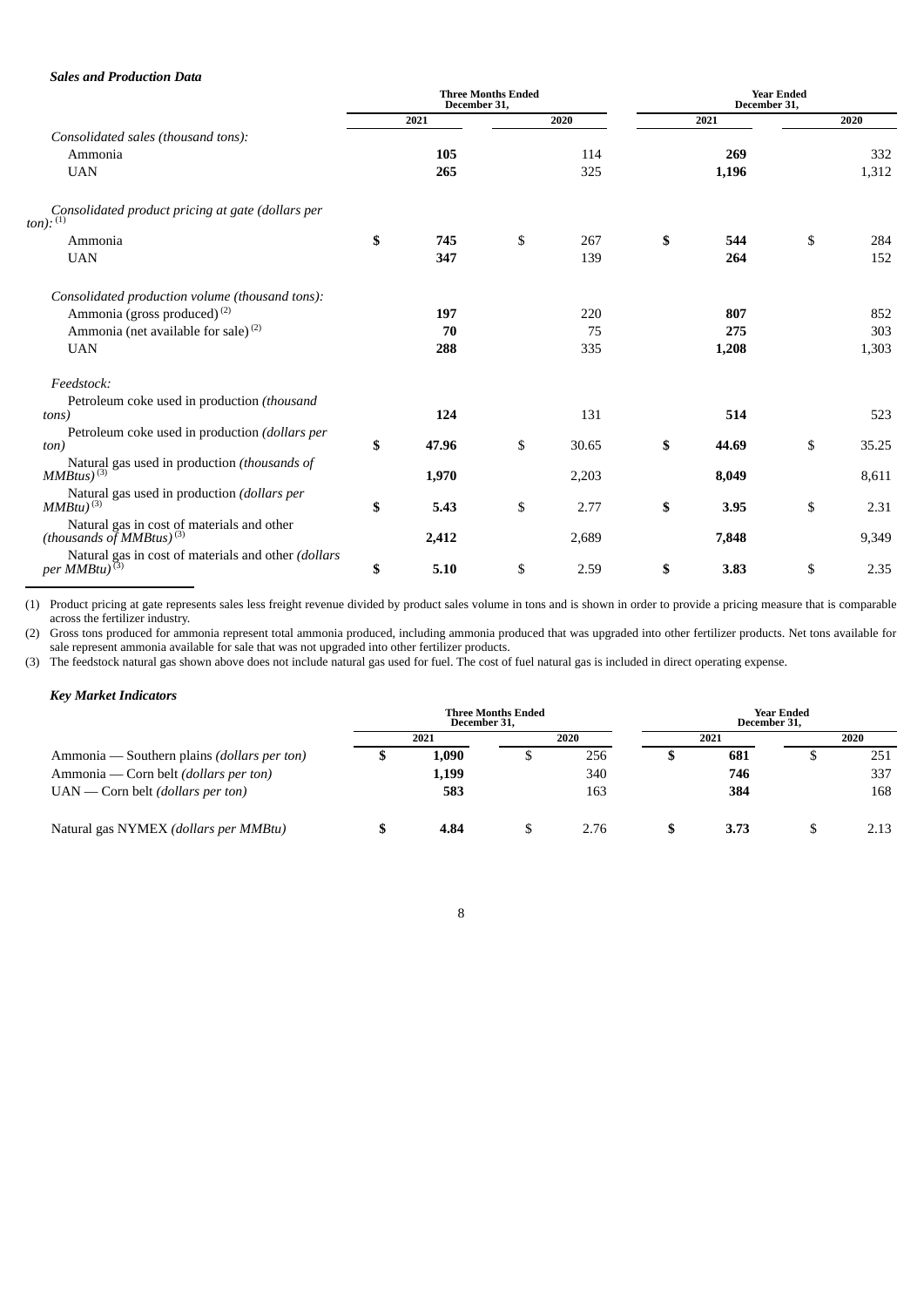# **Q1 2022 Outlook**

The table below summarizes our outlook for certain operational statistics and financial information for the first quarter of 2022. See "Forward-Looking Statements" above.

|                                                         | Q1 2022 |     |      |  |      |  |  |  |  |  |
|---------------------------------------------------------|---------|-----|------|--|------|--|--|--|--|--|
|                                                         |         | Low |      |  | High |  |  |  |  |  |
| Ammonia utilization rates <sup>(1)</sup>                |         |     |      |  |      |  |  |  |  |  |
| Consolidated                                            |         | 92  | $\%$ |  | 97   |  |  |  |  |  |
| Coffeyville                                             |         | 95  | $\%$ |  | 100  |  |  |  |  |  |
| East Dubuque                                            |         | 90  | $\%$ |  | 95   |  |  |  |  |  |
| Direct operating expenses (in millions) $(2)$           |         |     | 50   |  |      |  |  |  |  |  |
| Total capital expenditures (in millions) <sup>(3)</sup> |         |     | 4    |  |      |  |  |  |  |  |

(1) Ammonia utilization rates exclude the impact of Turnarounds.

(2) Direct operating expenses are shown exclusive of depreciation and amortization, turnaround expenses, and impacts of inventory adjustments.

(3) Capital expenditures are disclosed on an accrual basis.

# **Non-GAAP Reconciliations:**

# *Reconciliation of Net Income (Loss) to EBITDA and Adjusted EBITDA*

|                               | December 31. | <b>Three Months Ended</b> |           | <b>Year Ended</b><br>December 31, |         |      |           |  |
|-------------------------------|--------------|---------------------------|-----------|-----------------------------------|---------|------|-----------|--|
| (in thousands)                | 2021         |                           | 2020      |                                   | 2021    | 2020 |           |  |
| Net income (loss)             | 61,490       | D.                        | (16, 882) | S                                 | 78,155  | لت   | (98, 181) |  |
| Interest expense, net         | 10,414       |                           | 15,877    |                                   | 60,978  |      | 63,428    |  |
| Income tax expense (benefit)  | 37           |                           | (9)       |                                   | 57      |      | 30        |  |
| Depreciation and amortization | 20,833       |                           | 19,080    |                                   | 73,480  |      | 76,077    |  |
| <b>EBITDA</b>                 | 92,774       |                           | 18,066    |                                   | 212,670 |      | 41,354    |  |
| Goodwill impairment           |              |                           |           |                                   |         |      | 40,969    |  |
| <b>Adjusted EBITDA</b>        | 92,774       |                           | 18,066    |                                   | 212,670 |      | 82,323    |  |
|                               |              |                           |           |                                   |         |      |           |  |

## *Reconciliation of Net Cash Provided By (Used In) Operating Activities to EBITDA and Adjusted EBITDA*

|                                                     |      | <b>Three Months Ended</b><br>December 31, |    | <b>Year Ended</b><br>December 31, |    |          |      |           |
|-----------------------------------------------------|------|-------------------------------------------|----|-----------------------------------|----|----------|------|-----------|
| (in thousands)                                      | 2021 |                                           |    | 2020                              |    | 2021     | 2020 |           |
| Net cash provided by (used in) operating activities |      | 68,458                                    | \$ | (9, 477)                          | \$ | 188,725  | S    | 19,740    |
| Non-cash items:                                     |      |                                           |    |                                   |    |          |      |           |
| Loss on extinguishment of debt                      |      | (163)                                     |    |                                   |    | (8, 462) |      |           |
| Goodwill impairment                                 |      |                                           |    |                                   |    |          |      | (40, 969) |
| Other                                               |      | (8,357)                                   |    | (2,662)                           |    | (26,958) |      | (6,630)   |
| Add:                                                |      |                                           |    |                                   |    |          |      |           |
| Interest expense, net                               |      | 10,414                                    |    | 15.877                            |    | 60,978   |      | 63,428    |
| Income tax expense (benefit)                        |      | 37                                        |    | (9)                               |    | 57       |      | 30        |
| Change in assets and liabilities                    |      | 22,385                                    |    | 14,337                            |    | (1,670)  |      | 5,755     |
| <b>EBITDA</b>                                       |      | 92,774                                    |    | 18,066                            |    | 212,670  |      | 41,354    |
| Goodwill impairment                                 |      |                                           |    |                                   |    |          |      | 40,969    |
| <b>Adjusted EBITDA</b>                              |      | 92,774                                    | .S | 18,066                            | \$ | 212,670  |      | 82,323    |